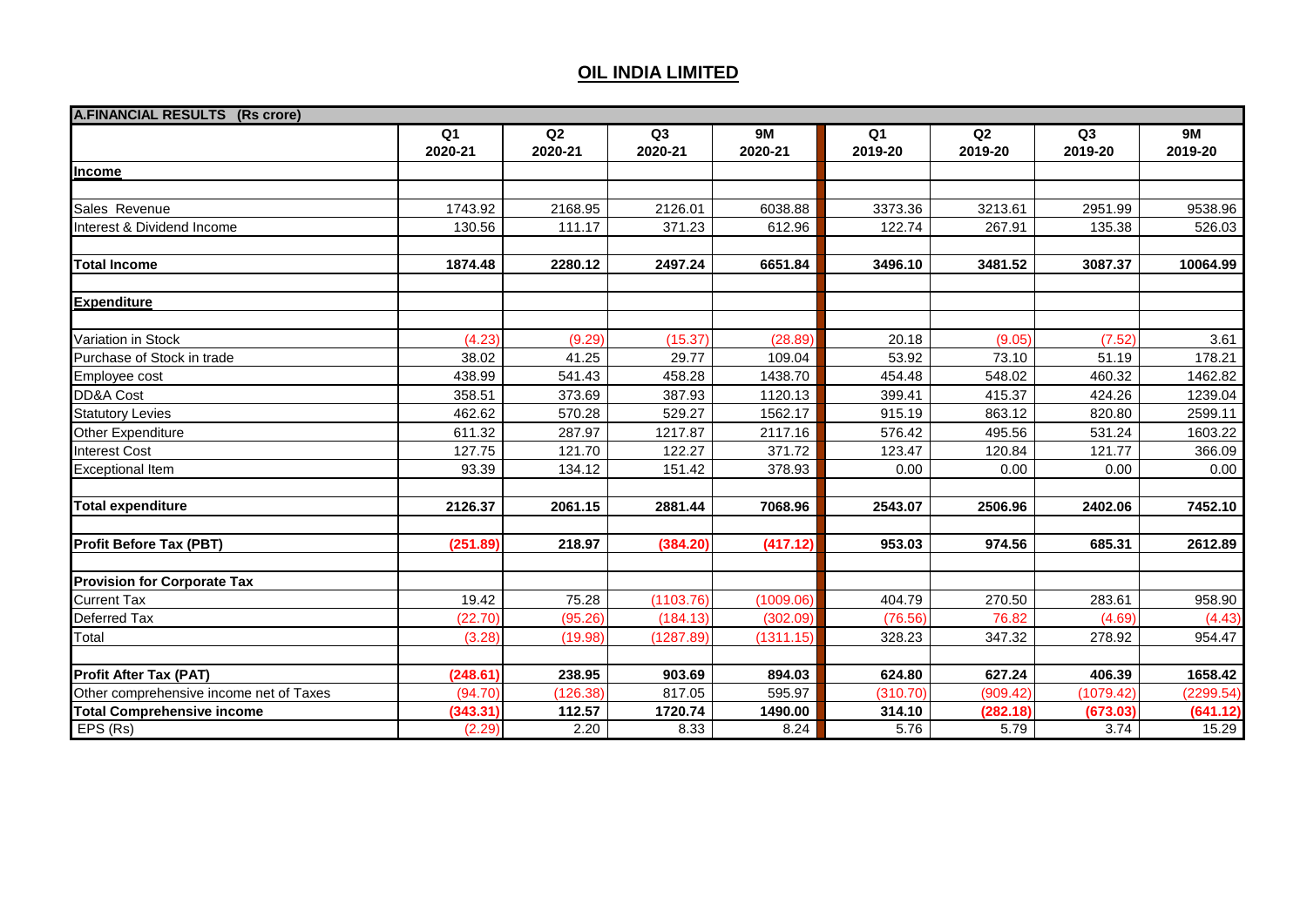| <b>B.PHYSICAL QTY</b> |            |                |         |                |           |         |                |                |         |
|-----------------------|------------|----------------|---------|----------------|-----------|---------|----------------|----------------|---------|
|                       |            | Q <sub>1</sub> | Q2      | Q <sub>3</sub> | <b>9M</b> | Q1      | Q <sub>2</sub> | Q <sub>3</sub> | 9M      |
|                       |            | 2020-21        | 2020-21 | 2020-21        | 2020-21   | 2019-20 | 2019-20        | 2019-20        | 2019-20 |
| 1. Production         |            |                |         |                |           |         |                |                |         |
| Crude Oil (MMT)       |            |                |         |                |           |         |                |                |         |
|                       | - OIL      | 0.746          | 0.739   | 0.741          | 2.227     | 0.807   | 0.807          | 0.741          | 2.355   |
|                       | - JV       | 0.003          | 0.003   | 0.003          | 0.009     | 0.003   | 0.004          | 0.003          | 0.010   |
| Condensate            |            | 0.003          | 0.004   | 0.004          | 0.011     | 0.003   | 0.005          | 0.003          | 0.011   |
| Total (incl. JV)      |            | 0.752          | 0.746   | 0.748          | 2.247     | 0.813   | 0.816          | 0.747          | 2.376   |
| Gas (BCM)             |            |                |         |                |           |         |                |                |         |
|                       | $-$ OIL    | 0.650          | 0.592   | 0.628          | 1.870     | 0.680   | 0.704          | 0.663          | 2.047   |
|                       | - JV       | 0.032          | 0.046   | 0.045          | 0.123     | 0.032   | 0.043          | 0.034          | 0.109   |
| Total (incl. JV)      |            | 0.682          | 0.638   | 0.673          | 1.993     | 0.712   | 0.747          | 0.697          | 2.156   |
|                       |            |                |         |                |           |         |                |                |         |
| O+OEG (MMT)           |            | 1.434          | 1.384   | 1.421          | 4.240     | 1.525   | 1.563          | 1.444          | 4.532   |
| LPG (TMT)             |            | 8.376          | 8.291   | 8.532          | 25.199    | 9.293   | 4.310          | 6.893          | 20.496  |
|                       |            |                |         |                |           |         |                |                |         |
| 2.Sales               |            |                |         |                |           |         |                |                |         |
| Crude Oil (MMT)       |            |                |         |                |           |         |                |                |         |
|                       | $-$ OIL    | 0.728          | 0.718   | 0.716          | 2.163     | 0.792   | 0.784          | 0.721          | 2.297   |
|                       | - JV       | 0.003          | 0.002   | 0.003          | 0.008     | 0.004   | 0.003          | 0.003          | 0.010   |
|                       | Condensate | 0.002          | 0.004   | 0.004          | 0.010     | 0.002   | 0.003          | 0.002          | 0.007   |
| Total (incl. JV)      |            | 0.733          | 0.724   | 0.723          | 2.181     | 0.798   | 0.790          | 0.726          | 2.314   |
| Gas Sales (BCM)       |            |                |         |                |           |         |                |                |         |
|                       | - OIL      | 0.557          | 0.507   | 0.541          | 1.604     | 0.594   | 0.635          | 0.576          | 1.805   |
|                       | - JV       | 0.019          | 0.046   | 0.045          | 0.110     | 0.019   | 0.026          | 0.022          | 0.067   |
| Total (incl. JV)      |            | 0.576          | 0.553   | 0.586          | 1.714     | 0.613   | 0.661          | 0.598          | 1.872   |
|                       |            |                |         |                |           |         |                |                |         |
| LPG (TMT)             |            | 8.402          | 8.383   | 8.614          | 25.399    | 9.442   | 4.672          | 6.555          | 20.669  |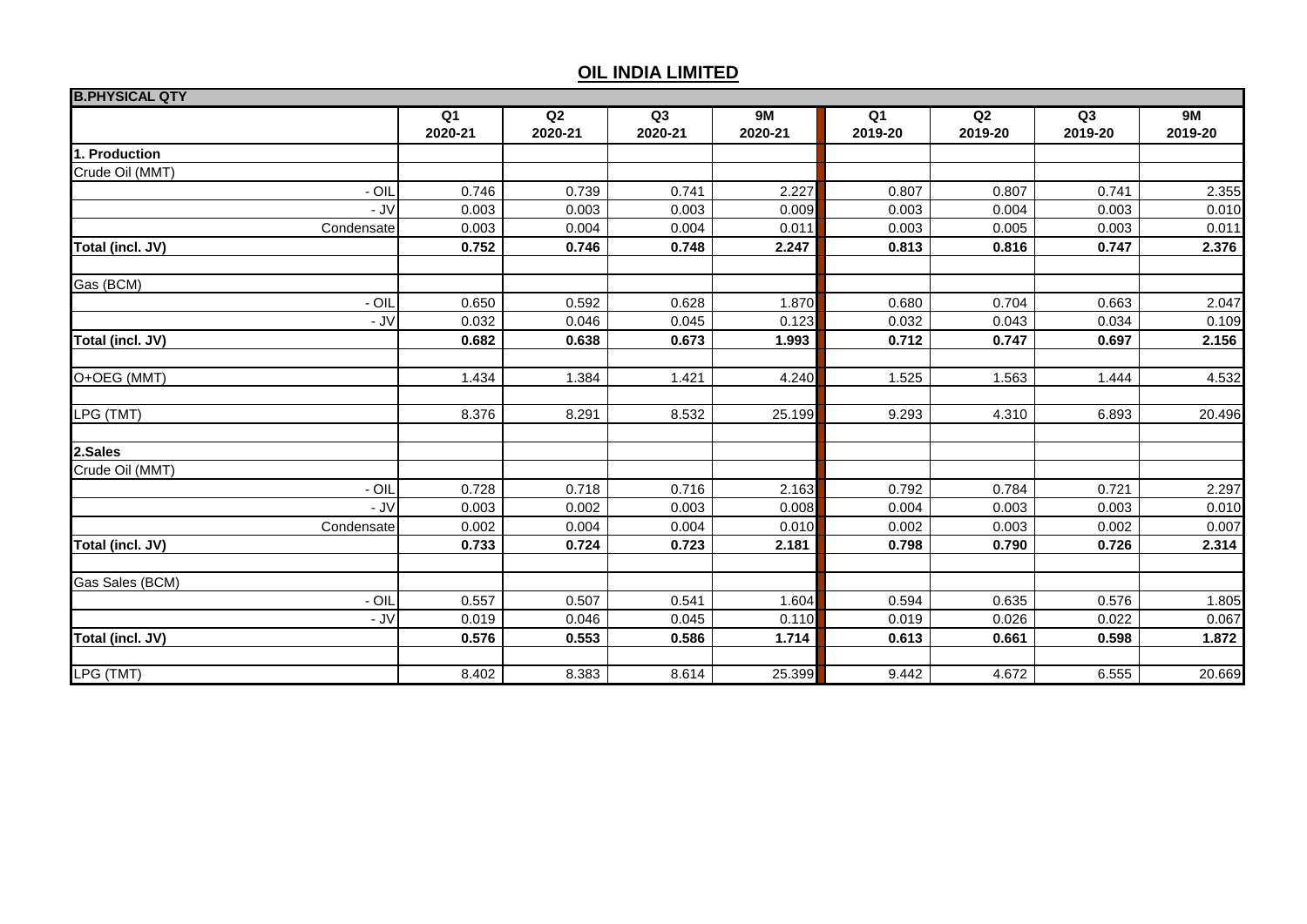| <b>C. FINANCIAL FIGURES (Rs crore)</b> |               |               |                           |                      |                           |               |               |                      |
|----------------------------------------|---------------|---------------|---------------------------|----------------------|---------------------------|---------------|---------------|----------------------|
|                                        | Q1<br>2020-21 | Q2<br>2020-21 | Q <sub>3</sub><br>2020-21 | <b>9M</b><br>2020-21 | Q <sub>1</sub><br>2019-20 | Q2<br>2019-20 | Q3<br>2019-20 | <b>9M</b><br>2019-20 |
| <b>Crude Oil Sales</b>                 |               |               |                           |                      |                           |               |               |                      |
| - Excl JV                              | 1193.89       | 1619.91       | 1652.64                   | 4466.44              | 2593.20                   | 2399.49       | 2312.78       | 7305.47              |
|                                        | -JV<br>2.30   | 4.78          | 5.85                      | 12.93                | 10.96                     | 9.60          | 6.90          | 27.46                |
| Total (incl. JV)                       | 1196.19       | 1624.69       | 1658.49                   | 4479.37              | 2604.16                   | 2409.09       | 2319.68       | 7332.93              |
| <b>Gas Sales</b>                       |               |               |                           |                      |                           |               |               |                      |
| - Excl JV                              | 315.51        | 284.28        | 229.65                    | 829.44               | 465.16                    | 505.27        | 399.00        | 1369.43              |
|                                        | 14.07<br>-JV  | 32.52         | 23.47                     | 70.06                | 19.95                     | 27.05         | 18.94         | 65.94                |
| Total (incl. JV)                       | 329.58        | 316.80        | 253.12                    | 899.50               | 485.11                    | 532.32        | 417.94        | 1435.37              |
|                                        |               |               |                           |                      |                           |               |               |                      |
| <b>LPG</b>                             | 26.29         | 24.68         | 28.44                     | 79.41                | 39.03                     | 15.05         | 22.44         | 76.52                |
| Condensate                             | 3.38          | 10.61         | 10.29                     | 24.28                | 6.62                      | 7.99          | 6.76          | 21.37                |
| <b>Transportation Income</b>           | 87.60         | 90.90         | 105.07                    | 283.57               | 91.03                     | 99.60         | 72.25         | 262.88               |
| Total                                  | 117.27        | 126.19        | 143.80                    | 387.26               | 136.68                    | 122.64        | 101.45        | 360.77               |
|                                        |               |               |                           |                      |                           |               |               |                      |
| Income from Renewable resources        | 38.17         | 33.01         | 22.06                     | 93.24                | 40.62                     | 38.96         | 21.25         | 100.83               |
|                                        |               |               |                           |                      |                           |               |               |                      |
| Income from OFC Fibre Leasing          | 3.61          | 3.03          | 3.52                      | 10.16                | 3.23                      | 3.26          | 3.28          | 9.77                 |
|                                        |               |               |                           |                      |                           |               |               |                      |
| <b>Sale Revenue</b>                    | 1684.82       | 2103.72       | 2080.99                   | 5869.53              | 3269.80                   | 3106.27       | 2863.60       | 9239.67              |
|                                        |               |               |                           |                      |                           |               |               |                      |
| Claim towards Natural Gas Subsidy      | 58.29         | 58.84         | 43.42                     | 117.13               | 92.64                     | 105.53        | 86.81         | 198.17               |
| <b>Income from Services</b>            | 0.81          | 6.39          | 1.60                      | 7.20                 | 10.92                     | 1.81          | 1.58          | 12.73                |
| <b>Other Operating Income</b>          | 59.10         | 65.23         | 45.02                     | 124.33               | 103.56                    | 107.34        | 88.39         | 210.90               |
|                                        |               |               |                           |                      |                           |               |               |                      |
| <b>Revenue from operations</b>         | 1743.92       | 2168.95       | 2126.01                   | 5993.86              | 3373.36                   | 3213.61       | 2951.99       | 9450.57              |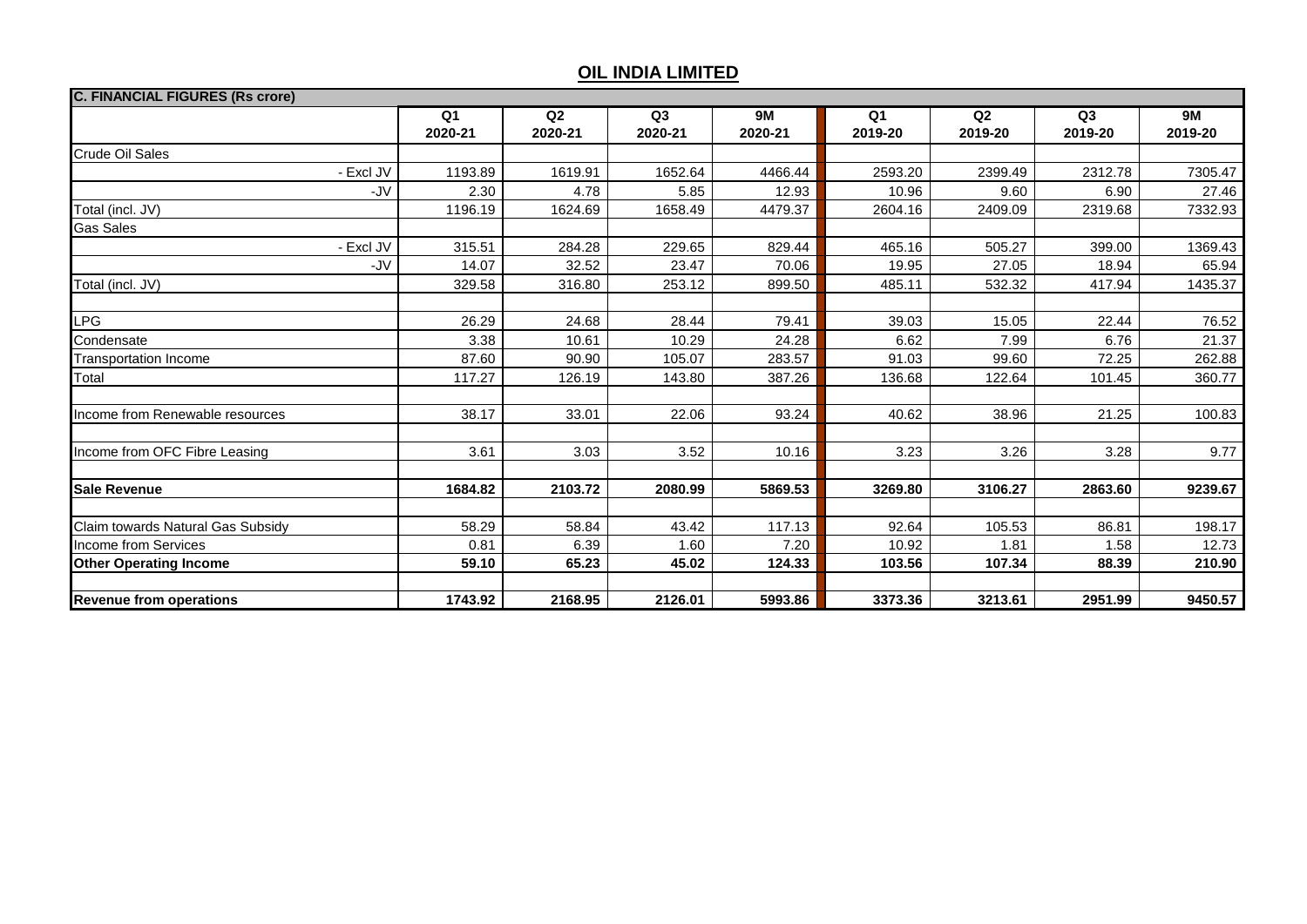| D. DDA COST (Rs crore)                 |                |                |         |           |                |          |         |           |
|----------------------------------------|----------------|----------------|---------|-----------|----------------|----------|---------|-----------|
|                                        | Q <sub>1</sub> | Q <sub>2</sub> | Q3      | <b>9M</b> | Q <sub>1</sub> | Q2       | Q3      | <b>9M</b> |
|                                        | 2020-21        | 2020-21        | 2020-21 | 2020-21   | 2019-20        | 2019-20  | 2019-20 | 2019-20   |
|                                        |                |                |         |           |                |          |         |           |
| Depreciation                           | 127.63         | 130.56         | 113.93  | 372.12    | 118.88         | 122.09   | 125.25  | 366.22    |
| Depletion                              | 227.17         | 239.57         | 270.02  | 736.76    | 276.36         | 287.67   | 294.49  | 858.52    |
| Amortization                           | 3.71           | 3.56           | 3.98    | 11.25     | 4.17           | 5.61     | 4.52    | 14.30     |
|                                        |                |                |         |           |                |          |         |           |
| <b>Total</b>                           | 358.51         | 373.69         | 387.93  | 1120.13   | 399.41         | 415.37   | 424.26  | 1239.04   |
|                                        |                |                |         |           |                |          |         |           |
| <b>E. STATUTORY LEVIES (Rs crore)</b>  |                |                |         |           |                |          |         |           |
|                                        |                |                |         |           |                |          |         |           |
| Royalty                                | 255.89         | 291.75         | 244.96  | 792.60    | 472.01         | 451.55   | 424.90  | 1348.46   |
| Cess                                   | 206.73         | 278.53         | 284.31  | 769.57    | 443.18         | 411.57   | 395.90  | 1250.65   |
| <b>Total</b>                           | 462.62         | 570.28         | 529.27  | 1562.17   | 915.19         | 863.12   | 820.80  | 2,599.11  |
|                                        |                |                |         |           |                |          |         |           |
| <b>Royalty</b>                         |                |                |         |           |                |          |         |           |
| Onshore                                |                |                |         |           |                |          |         |           |
| - Crude Oil                            | 224.16         | 263.24         | 226.66  | 714.06    | 419.37         | 395.09   | 379.10  | 1,193.56  |
| - Natural Gas                          | 31.73          | 28.51          | 18.30   | 78.54     | 52.64          | 56.46    | 45.80   | 154.90    |
| <b>Total</b>                           | 255.89         | 291.75         | 244.96  | 792.60    | 472.01         | 451.55   | 424.90  | 1348.46   |
|                                        |                |                |         |           |                |          |         |           |
| <b>F. OTHER EXPENDITURE (Rs crore)</b> |                |                |         |           |                |          |         |           |
| Provisions                             | 179.10         | 58.31          | 650.24  | 887.65    | 286.14         | (191.87) | 20.65   | 114.92    |
| Consumption of materials               | 54.60          | 55.10          | 68.25   | 177.95    | 61.88          | 65.38    | 54.69   | 181.95    |
| Cost of support services               | 195.56         | 247.09         | 476.04  | 918.69    | 188.78         | 219.11   | 260.50  | 668.39    |
| Insurance, rent, CSR, sundry exps.etc. | 67.51          | (75.31)        | 13.32   | 5.52      | 40.67          | 157.37   | 129.79  | 327.83    |
|                                        | 114.55         | 2.78           |         | 127.35    |                |          | 65.61   |           |
| exploration cost written off           |                |                | 10.02   |           | (1.05)         | 245.57   |         | 310.13    |
| <b>Total</b>                           | 611.32         | 287.97         | 1217.87 | 2117.16   | 576.42         | 495.56   | 531.24  | 1603.22   |